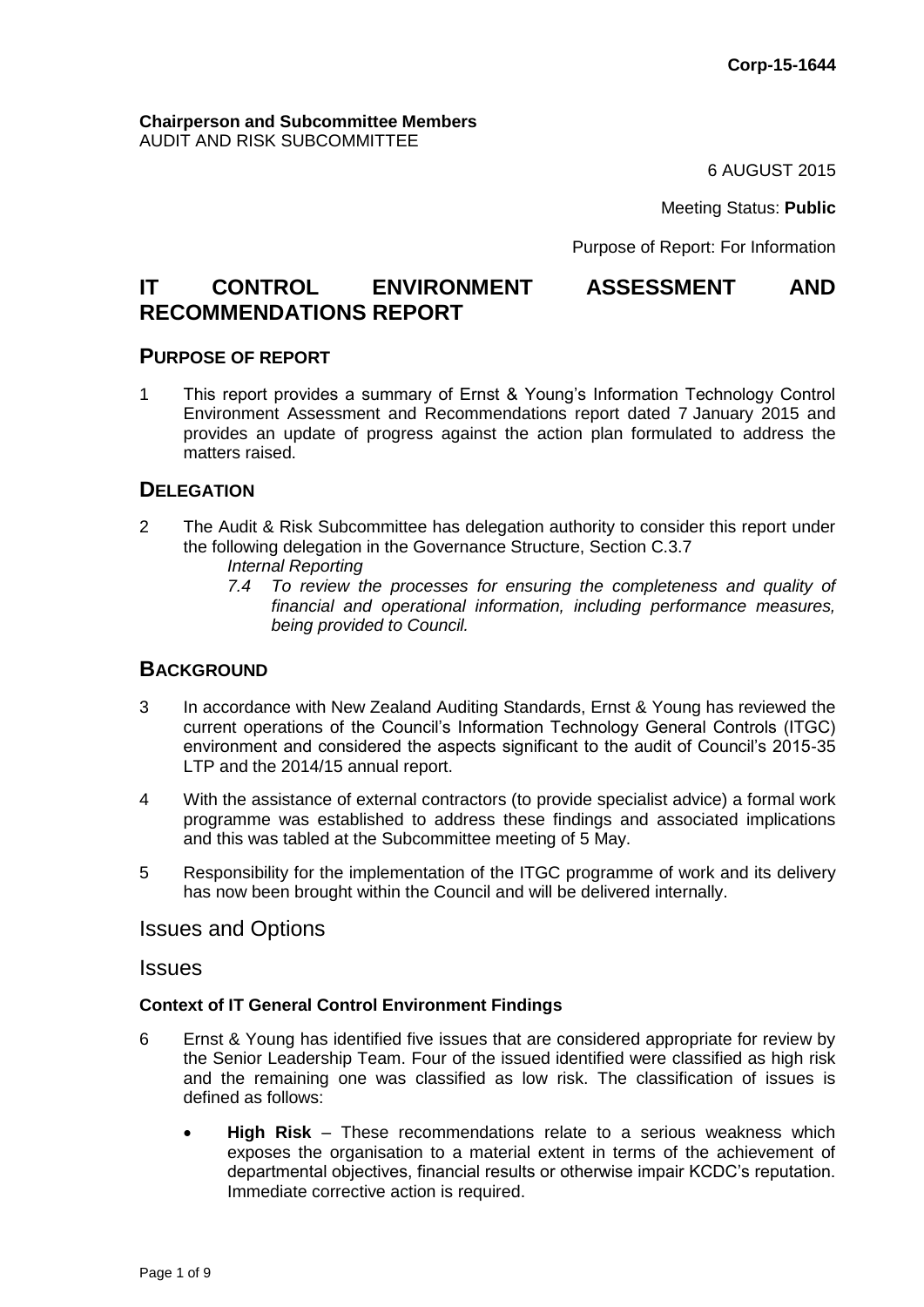**Low Risk** – A weakness which does not seriously detract from the system of internal control and/or operational effectiveness/efficiency but which should nevertheless be addressed by management.

#### **Summary of IT General Control Environment Findings**

7 Ernst & Young's control findings, recommendations and Council's responses thereto are discussed below.

## 8 **Change management**

| <b>Audit Observation</b><br>(High risk) | We were provided with the change management<br>process document dated February 2011. This document<br>describes the process to be followed for the different IT<br>change types (normal, standard and emergency) within<br>Council. The Change Control Process specifies that<br>change control must ensure that the change is:<br>Recorded<br>$\circ$<br>Authorised<br>$\circ$<br>Planned and Implemented<br>$\circ$<br>Reviewed<br>$\circ$<br><b>Evaluated and Prioritised</b><br>$\circ$ |
|-----------------------------------------|---------------------------------------------------------------------------------------------------------------------------------------------------------------------------------------------------------------------------------------------------------------------------------------------------------------------------------------------------------------------------------------------------------------------------------------------------------------------------------------------|
|                                         | Tested and Documented.<br>$\circ$                                                                                                                                                                                                                                                                                                                                                                                                                                                           |
|                                         | There are two tools to capture changes; Manage Engine<br>for general IT Changes and NCS Service Request<br>module for MagiQ LTP and Budgeting module changes.<br>We noted that although the change process is<br>documented, it is not always followed, all changes are<br>not documented/formally reviewed/tested and captured.                                                                                                                                                            |
| <b>Audit</b>                            | Management should consider:                                                                                                                                                                                                                                                                                                                                                                                                                                                                 |
| <b>Recommendation</b>                   | Revisiting Change Management control process<br>▶<br>documentation and updating it with current KCDC<br>practices.                                                                                                                                                                                                                                                                                                                                                                          |
|                                         | Enforcing the use of the Change Management<br>▶<br>Policy to ensure that all changes are appropriately;<br>authorised, tested, approved, monitored<br>and<br>evidence documented.                                                                                                                                                                                                                                                                                                           |
|                                         | Optimising use of existing change management<br>▶<br>tools to ensure that all changes are adequately<br>captured.                                                                                                                                                                                                                                                                                                                                                                           |
|                                         | Using a version management tool to ensure that<br>KCDC controls and monitors all changes<br>in.<br>production environment.                                                                                                                                                                                                                                                                                                                                                                  |
|                                         | Reviewing of system generated list of changes<br>within the existing Change Advisory Board process.                                                                                                                                                                                                                                                                                                                                                                                         |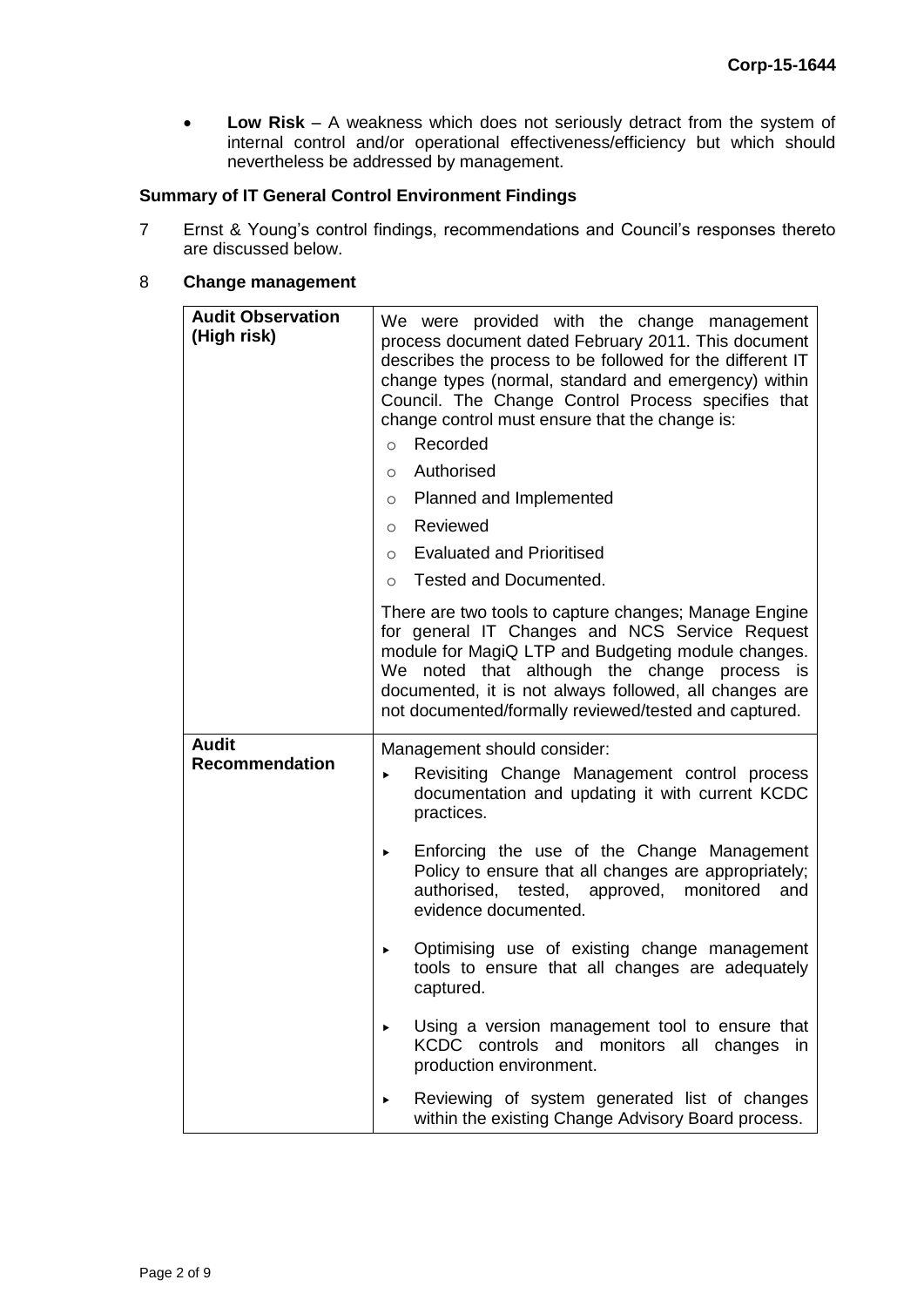| <b>Council's Response</b> | Council agrees with the recommendation and notes the<br>significance of the implications outlined. Council is<br>actively working on the practical implementation of<br>sound change management processes across the<br>organisation with the objective of mitigating the risks<br>identified. |
|---------------------------|------------------------------------------------------------------------------------------------------------------------------------------------------------------------------------------------------------------------------------------------------------------------------------------------|
| <b>Current Status</b>     | An updated Change Control Process initiated within<br>▶<br>the ICT team (see the Change Management<br>document attached as Appendix 1).                                                                                                                                                        |
|                           | ManageEngine Service Desk application, identified<br>▶.<br>Change Management repository<br>with<br>as<br>comprehensive workflow and reporting has been<br>implemented as part of the system audit.                                                                                             |
|                           | Changes are authorised by the Change Advisory<br>▶<br>Board (CAB) which comprises the ICT Manager, the<br>Service Desk Team Leader, the Information<br>Technology Team Lead and other<br>business<br>representatives.                                                                          |
|                           | The CAB reviews change requests on a weekly<br>basis                                                                                                                                                                                                                                           |

## 9 **User access management processes**

| <b>Audit Observation</b><br>(High risk) | KCDC currently has no documented and approved user<br>access management process. To manage user access,<br>a new user form is completed by the responsible<br>manager which is submitted to help desk for access<br>provisioning.                                                                                                 |
|-----------------------------------------|-----------------------------------------------------------------------------------------------------------------------------------------------------------------------------------------------------------------------------------------------------------------------------------------------------------------------------------|
|                                         | We were advised that contractor's access was set with a<br>pre-determined Active Directory with a termination date.<br>However terminated users were often not removed from<br>the systems in a timely manner. This appears to be the<br>result of the timeliness of the employees' departure<br>being communicated to Help Desk. |
|                                         | Periodic user access reviews do not take place. The<br>current business application users are restricted to a<br>limited number in the implementation phase. We<br>understand this is expected to increase as the MagiQ<br>modules go live.                                                                                       |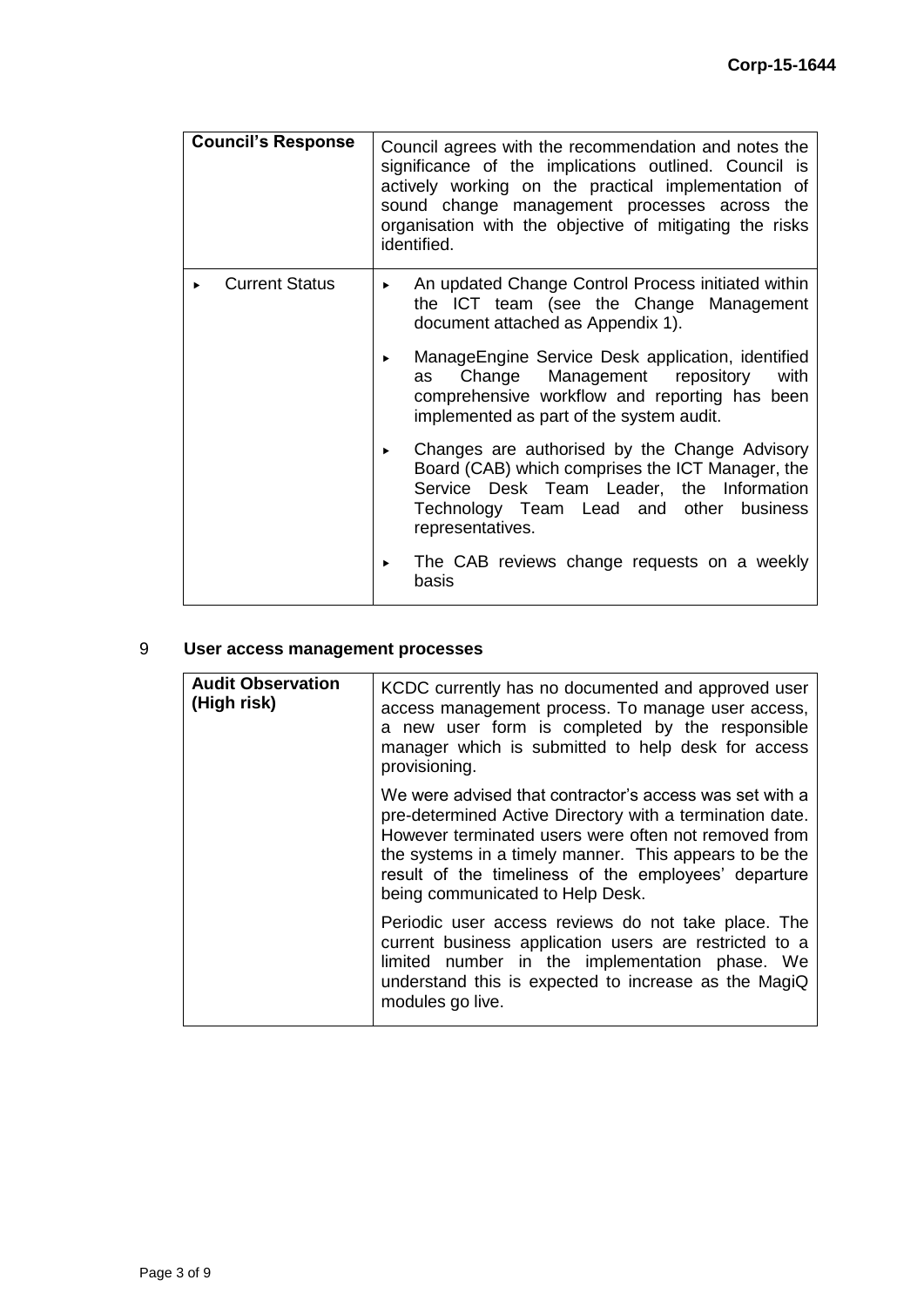| <b>Audit</b>              | KCDC should consider:                                                                                                                                                                                                                                                      |
|---------------------------|----------------------------------------------------------------------------------------------------------------------------------------------------------------------------------------------------------------------------------------------------------------------------|
| <b>Recommendation</b>     | Implementing a common user access management<br>process. This process should be documented and<br>include the access request, modification, removal,<br>and review processes.                                                                                              |
|                           | Ensuring appropriate notification is provided to<br>Business units and the Service Desk from HR for<br>terminated employees to ensure that access to<br>systems is removed in a timely manner.                                                                             |
|                           | Formalising a user access review process so that it is<br>managed through a centralised location to ensure all<br>reviews are completed.                                                                                                                                   |
|                           | Implementing regular review of user accounts to<br>ensure that access is only granted to users with a<br>need to access a system.                                                                                                                                          |
|                           | Ensuring that the individuals that monitor and review<br>these accounts and associated activities should not<br>be administrators within these systems.                                                                                                                    |
| <b>Council's Response</b> | Council agrees with the recommendations. Council is<br>currently engaged in a review of the user management<br>processes in place with the objective of developing and<br>implementing suitable processes to ensure optimal<br>management of the IT infrastructure system. |
| <b>Current Status</b>     | A user access management process has been initiated<br>Management Process<br>(see Access<br>attached<br>as<br>Appendix 3).                                                                                                                                                 |
|                           | Management of User Access assigned to Service<br>ь<br>Desk Team Leader.                                                                                                                                                                                                    |
|                           | Six-monthly review of current access permissions<br>×<br>for the NCS Chameleon MagiQ system distributed<br>to Line Managers on with requested changes<br>requiring of the Module System Owner approval.                                                                    |

## 10 **Segregation of duties**

| <b>Audit Observation</b><br>(High risk) | We observed that conflicting roles and responsibilities<br>are not clearly defined. Segregation of incompatible<br>duties should be present to avoid conflict of duties with<br>respect to: |
|-----------------------------------------|---------------------------------------------------------------------------------------------------------------------------------------------------------------------------------------------|
|                                         | <b>Change Management roles:</b><br>Request/approve programme development or<br>$\bullet$                                                                                                    |
|                                         | programme change<br>Programme the development or change<br>$\bullet$                                                                                                                        |
|                                         | Move programmes in and out of production<br>$\bullet$                                                                                                                                       |
|                                         | Monitor programme development and changes.<br>$\bullet$                                                                                                                                     |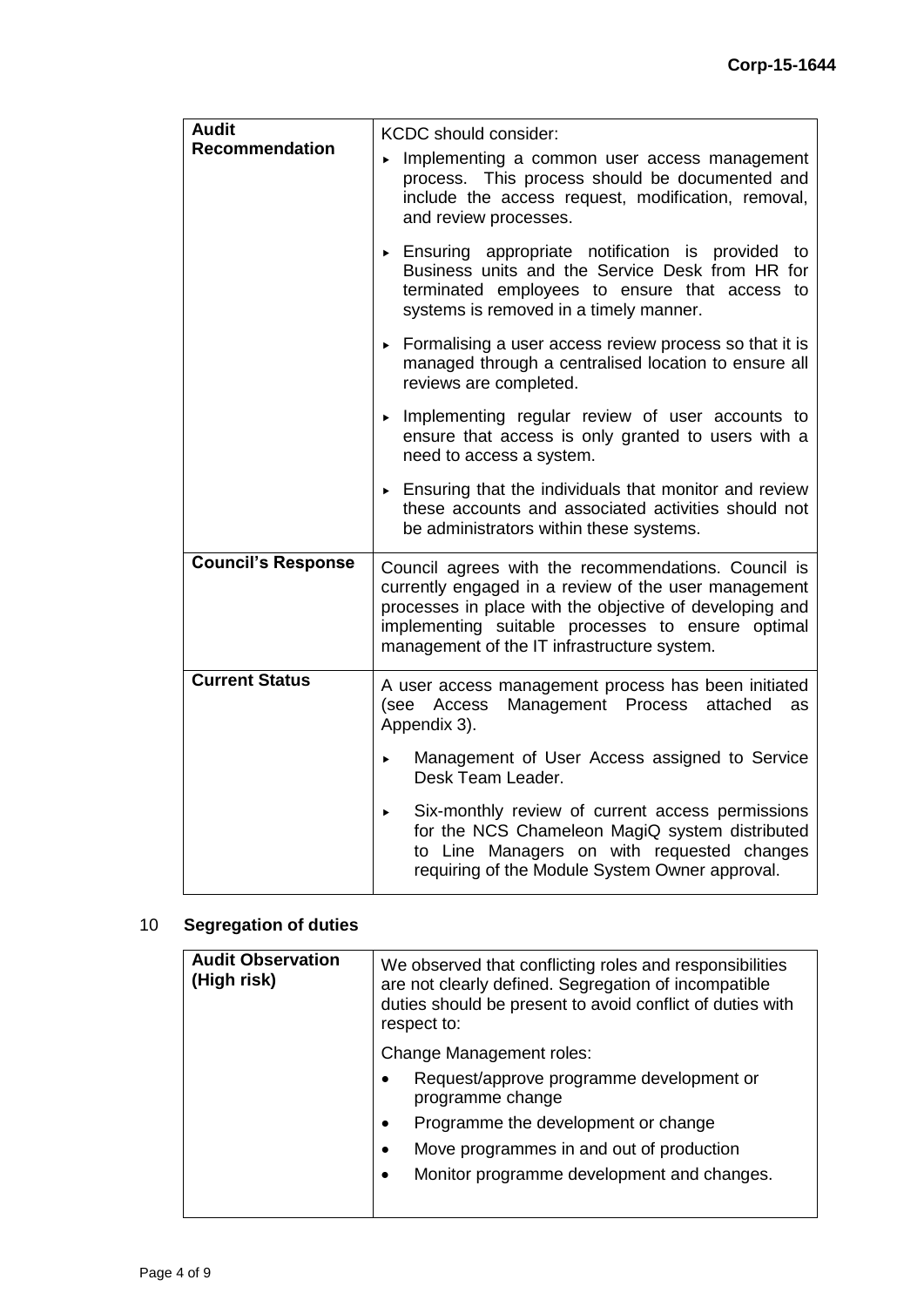|                           | Logical Access granting roles:                                                                                                                                                                                                                                                                                                                                                                                                                                                                      |
|---------------------------|-----------------------------------------------------------------------------------------------------------------------------------------------------------------------------------------------------------------------------------------------------------------------------------------------------------------------------------------------------------------------------------------------------------------------------------------------------------------------------------------------------|
|                           | Requesting access, approving access, setting up<br>access, and monitoring access violations/violation<br>attempts                                                                                                                                                                                                                                                                                                                                                                                   |
|                           | Performing rights of a "privileged" user and<br>$\bullet$<br>monitoring use of a "privileged" user.                                                                                                                                                                                                                                                                                                                                                                                                 |
|                           | As MagiQ NCS is recently being implemented IT and<br>Business user access levels, access granting process<br>and developer access to production environment is not<br>formally defined. We have been informed that currently<br>the number of application users is 5 with a target of 50<br>to 60 users after full transition. As initial implementation<br>efforts wind down and end user numbers eventually<br>increase segregation of duties needs to head for a more<br>secure and solid state. |
| <b>Audit</b>              | KCDC should consider enforcing segregation of duties:                                                                                                                                                                                                                                                                                                                                                                                                                                               |
| <b>Recommendation</b>     | Both organizationally and logically, to ensure that<br>▶<br>different individuals / system resources perform<br>requests, access<br>approval,<br>access<br>access<br>provisioning, monitoring access violations for both IT<br>privileged and Business end users.                                                                                                                                                                                                                                   |
|                           | Ensuring different individuals perform privileged<br>▶<br>user access reviews, monitoring of privileged<br>accounts and monitoring system generated list of<br>changes in production environment. Where this is<br>not possible, Kapiti Coast District Council should<br>consider restricting access to the production<br>environment<br>on an as required<br>basis<br>and<br>periodically review all access.                                                                                       |
|                           | Different individuals / system resources perform<br>▶<br>change<br>change<br>requests,<br>approval,<br>move<br>programmes in and out of production and monitor<br>changes as well as restricting developer access to<br>production environment.                                                                                                                                                                                                                                                     |
|                           | ► Use of a version management tool to ensure that<br>KCDC controls and monitors all changes<br>in.<br>production environment.                                                                                                                                                                                                                                                                                                                                                                       |
| <b>Council's Response</b> | Council agrees with the recommendation. The process<br>for identifying and authorising duties is currently being<br>reviewed as part of the overall ITGC systems review<br>and appropriate implementation will be actioned as a<br>priority.                                                                                                                                                                                                                                                        |
| <b>Current Status</b>     | Segregation of Duties is a logical outcome of the other<br>processes initiated as part of this audit response:                                                                                                                                                                                                                                                                                                                                                                                      |
|                           | Upgrade to Corporate System (Magiq Enterprise) to<br>be completed in Q2 of the 2015/16 Financial year.<br>This provides improved granularity of user roles<br>within the application.                                                                                                                                                                                                                                                                                                               |
|                           |                                                                                                                                                                                                                                                                                                                                                                                                                                                                                                     |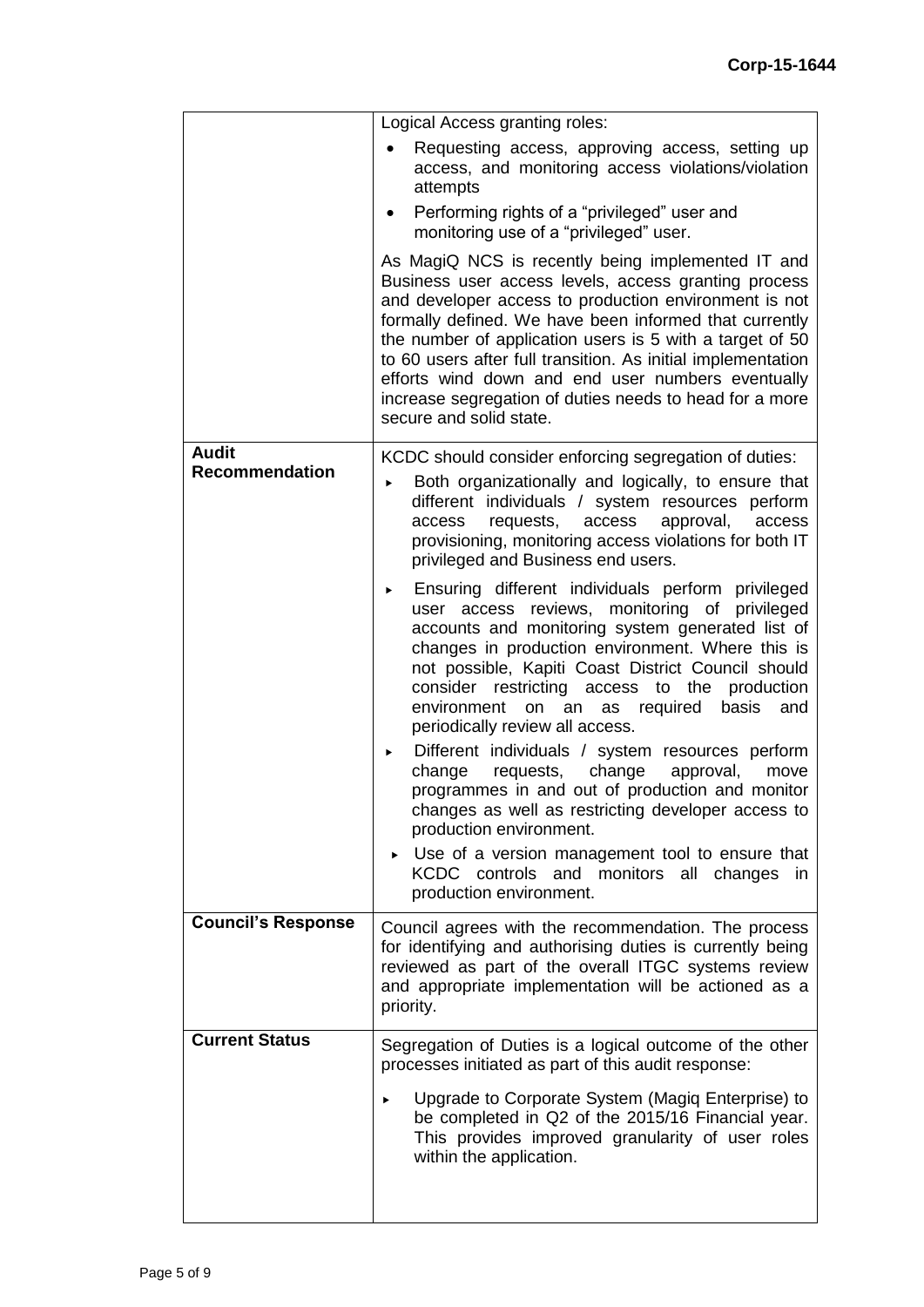|   | Change Processes (identified above) has allocated<br>Change roles assigned, with Change Champion<br>empowered to oversee all change. No change is<br>implemented unless it goes through the Change<br>Management Process, or is a documented<br>exception. |
|---|------------------------------------------------------------------------------------------------------------------------------------------------------------------------------------------------------------------------------------------------------------|
| ▶ | Review of General system security settings (see<br>below) has led to the implementation of a<br>programme to remove access to generic and<br>unassigned logins and administrator accounts.                                                                 |
| ▶ | Management of Segregation of duties assigned to<br>ICT Infrastructure Team Leader.                                                                                                                                                                         |

# 11 **General system security settings**

| <b>Audit Observation</b><br>(High risk) | Our IT audit procedures include understanding and<br>assessing information security at an organisational level.<br>We noted that whilst some basic security settings have<br>been defined at a system level (e.g. network password<br>policy), KCDC has no formal information security<br>guidelines in place. These are important to set the tone<br>on how processes are managed in a controlled and<br>secure manner.                                                                                     |
|-----------------------------------------|--------------------------------------------------------------------------------------------------------------------------------------------------------------------------------------------------------------------------------------------------------------------------------------------------------------------------------------------------------------------------------------------------------------------------------------------------------------------------------------------------------------|
| <b>Audit</b><br><b>Recommendation</b>   | Information Security describes activities that relate to<br>the protection of information (financial and operational<br>produced, distributed,<br>information<br>retained)<br>and<br>information infrastructure assets (operating systems,<br>access control mechanisms, databases, applications)<br>against the risks of loss, misuse, disclosure or damage.<br>It is important that management has a common<br>understanding of information security risks and potential<br>implications to the Council.   |
|                                         | Information security guidelines at a minimum should<br>cover:                                                                                                                                                                                                                                                                                                                                                                                                                                                |
|                                         | Access control including physical and remote<br>access,                                                                                                                                                                                                                                                                                                                                                                                                                                                      |
|                                         | Password Settings,<br>$\blacktriangleright$                                                                                                                                                                                                                                                                                                                                                                                                                                                                  |
|                                         | Audit logs on operating systems and databases,<br>×.                                                                                                                                                                                                                                                                                                                                                                                                                                                         |
|                                         | Configuration baselines for hardware (firewalls,<br>$\blacktriangleright$<br>servers, operating systems and databases)                                                                                                                                                                                                                                                                                                                                                                                       |
|                                         | Security Patching,<br>$\blacktriangleright$                                                                                                                                                                                                                                                                                                                                                                                                                                                                  |
|                                         | Incident and Problem Management,                                                                                                                                                                                                                                                                                                                                                                                                                                                                             |
|                                         | AntiVirus.                                                                                                                                                                                                                                                                                                                                                                                                                                                                                                   |
|                                         | We recommend New Zealand Information Security<br>Manual (NZISM), updated in November 2014 to be<br>considered as a baseline for IT security practices.<br>Definite way of adding structure is to create information<br>security guidelines in consultation with the business to<br>ensure the guidelines are relevant to the business as<br>well as IT. These policies should then be reviewed and<br>approved at least annually to make any necessary<br>adjustments as a result of IT environment changes. |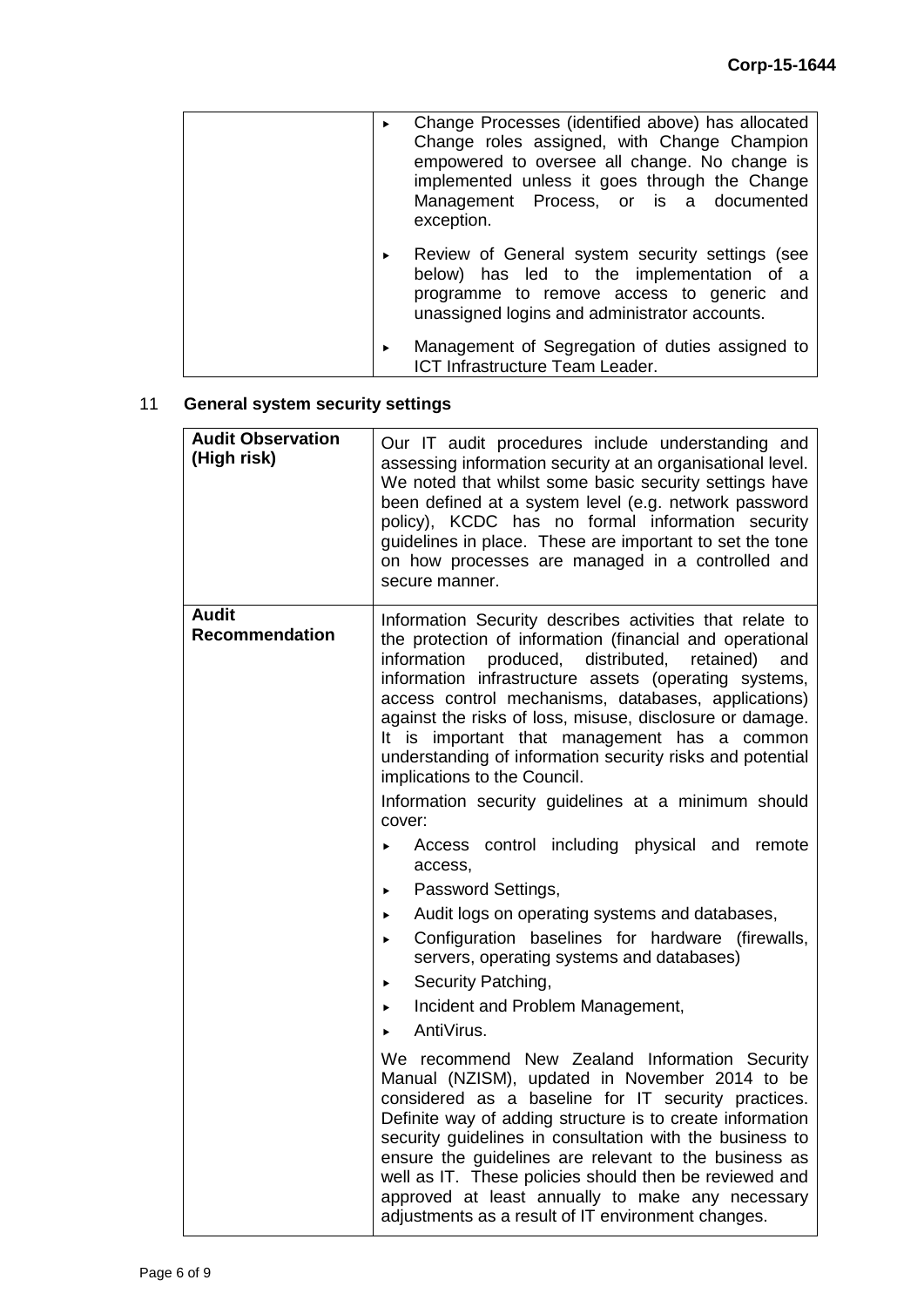| <b>Council's Response</b> | Council agrees with the recommendations and plans are<br>underway to engage an external consultant to conduct a<br>wide ranging audit including a general IT architecture<br>review. The recommendations arising from these audits<br>will provide detailed information on both ICT Strategy<br>and general IT security and will form the basis of the<br>implementation for improvements as a priority item.                                   |
|---------------------------|-------------------------------------------------------------------------------------------------------------------------------------------------------------------------------------------------------------------------------------------------------------------------------------------------------------------------------------------------------------------------------------------------------------------------------------------------|
| <b>Current Status</b>     | comprehensive work plan of updates and<br>A<br>improvements to systems and security has been<br>created. As the majority of these changes affect<br>production systems and services, such updates are<br>scheduled in appropriate windows and it is anticipated<br>that all the work will be completed by the end of Q2 in<br>the 2015/16 financial year.<br>General system security settings assigned to<br>the<br>Infrastructure Team Leader. |

## 12 **Backup operations**

| <b>Audit Observation</b><br>(Low risk) | KCDC has no backup policy or disaster recovery policy<br>which detailed the process including means, frequency<br>and retention period for backups. Current practice is to<br>assign backup and batch operations responsibilities by<br>way of individual employee job description.                                                                                                                                                                                                             |
|----------------------------------------|-------------------------------------------------------------------------------------------------------------------------------------------------------------------------------------------------------------------------------------------------------------------------------------------------------------------------------------------------------------------------------------------------------------------------------------------------------------------------------------------------|
|                                        | Management advised that a draft procedure exist for<br>SLA's that should help in defining what the business<br>requires from IT Disaster Recovery management.<br>However, the draft procedure has not been updated to<br>reflect KCDC's current operational and regulatory needs<br>and is not approved and adopted by Council.                                                                                                                                                                 |
|                                        | We also noted that actions taken to resolve backup<br>issues are not recorded and therefore we were unable<br>to determine that corrective action had been taken for<br>failed backups. No formalised process with regards to<br>testing of backups exists. We understand that backups<br>are tested on demand by the business to restore data.<br>However, backups are not tested on a systematic or<br>predefined basis which increases the risk of failing to<br>restore data if required.   |
| <b>Audit</b><br><b>Recommendation</b>  | Management should consider:<br>Reviewing current backup operations and approving<br>▶<br>back-up retention periods as part of the backup<br>policy that is being developed. Business and<br>system owners, in consultation with IT, should<br>authorise and define the retention periods to ensure<br>that these are practical and appropriate.<br>Retaining backup logs for all applications and<br>▶<br>recording corrective actions using the centralised<br>incident management procedures. |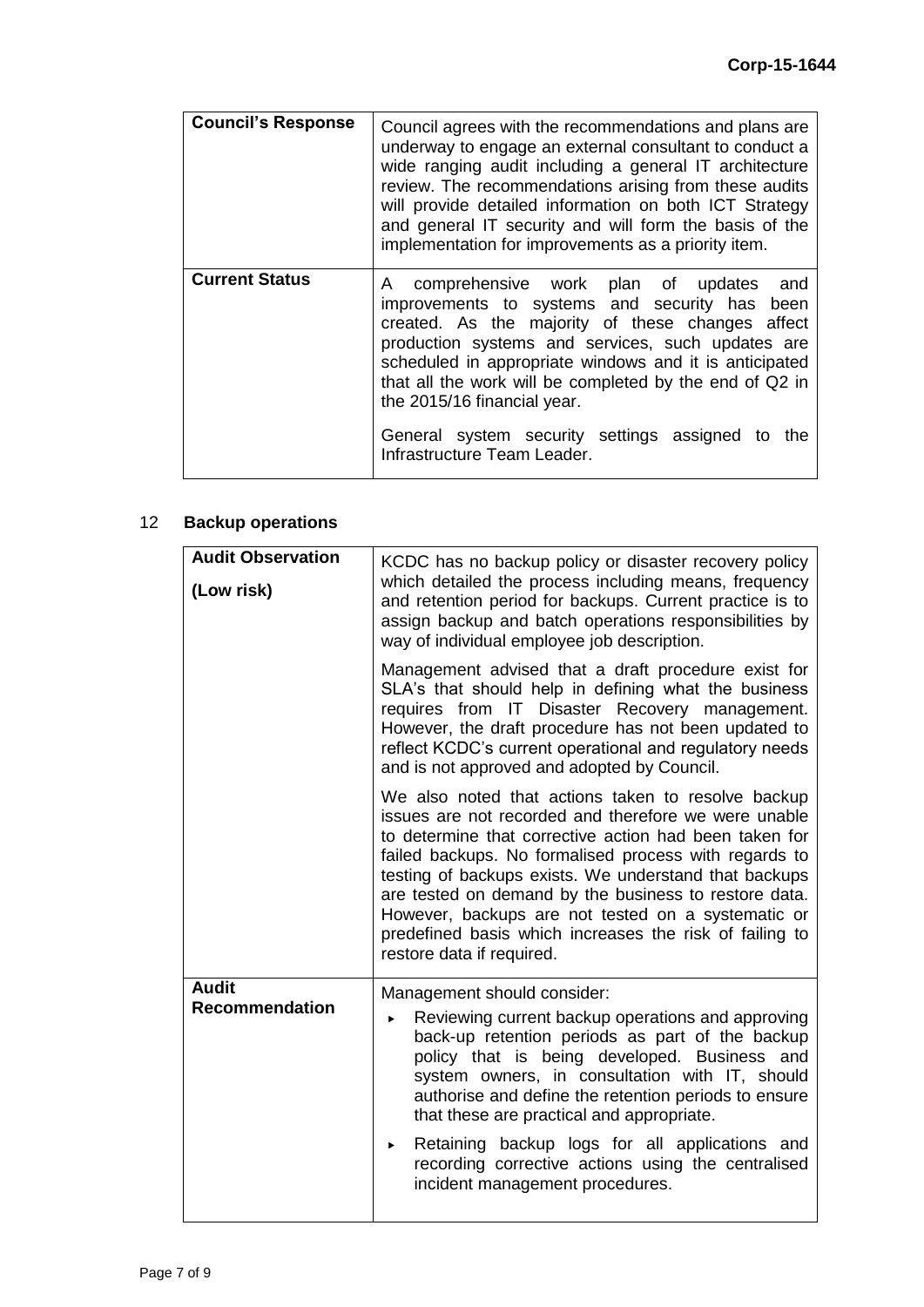|                           | Implementing activities designed to perform regular<br>$\blacktriangleright$<br>testing of DLT tapes stored offsite at EOC center,<br>ensuring that critical data can be restored as and<br>when it is required.                                                             |  |  |
|---------------------------|------------------------------------------------------------------------------------------------------------------------------------------------------------------------------------------------------------------------------------------------------------------------------|--|--|
|                           | Performing Disaster Recovery testing offsite DR site<br>using data synced by Rsync Tool.                                                                                                                                                                                     |  |  |
| <b>Council's Response</b> | Council agrees with the observation. Current back up<br>operations are in place, however these processes are<br>being reviewed along with the wide ranging audit and<br>general IT architecture review.                                                                      |  |  |
| <b>Current Status</b>     | A comprehensive revision of the Back-up and Disaster<br>Recovery plan is to be developed in Q2 of the 2015/16<br>Financial year. This is to align with the ICT Strategy and<br>the programme of work designed to improve district<br>wide connectivity for Council services: |  |  |
|                           | An audit of current back-up tools and applications<br>has been completed.                                                                                                                                                                                                    |  |  |
|                           | Request for Information is in draft<br>for<br>a<br>▶.<br>comprehensive, council wide system monitoring<br>tool.                                                                                                                                                              |  |  |
|                           | Management of Back-up Operations assigned to<br>▶<br>Infrastructure Team Leader.                                                                                                                                                                                             |  |  |

#### **Overall Progress of Work Programme to Address IT General Control Environment Findings**

- 13 It is anticipated that the implementation of the work programme will take 3-6 months, at the end of which all of the Control Findings will be resolved. It should be noted that while Ernst & Young's findings relate only to the Council's 2014/15 Annual Report and 2015/35 Long Term Plan, the formal work programme being implemented to address the findings has been adapted to encompass all aspects of Council's operations.
- 14 Furthermore, to address all aspects of the findings necessarily requires significant periods of down time to variously diagnose, implement and test Council's ICT systems.
- 15 In the second quarter of the 2015/16 financial year, Ernst & Young will be engaged to review the Council's progress against its findings to ensure that progress is being made and that the significant risks highlighted are being appropriately managed.

# **CONSIDERATIONS**

Policy considerations

- 16 The implementation of the work programme has resulted in the creation of two new corporate policies:
	- IT Change Management Policy
	- System Access Permissions Policy.